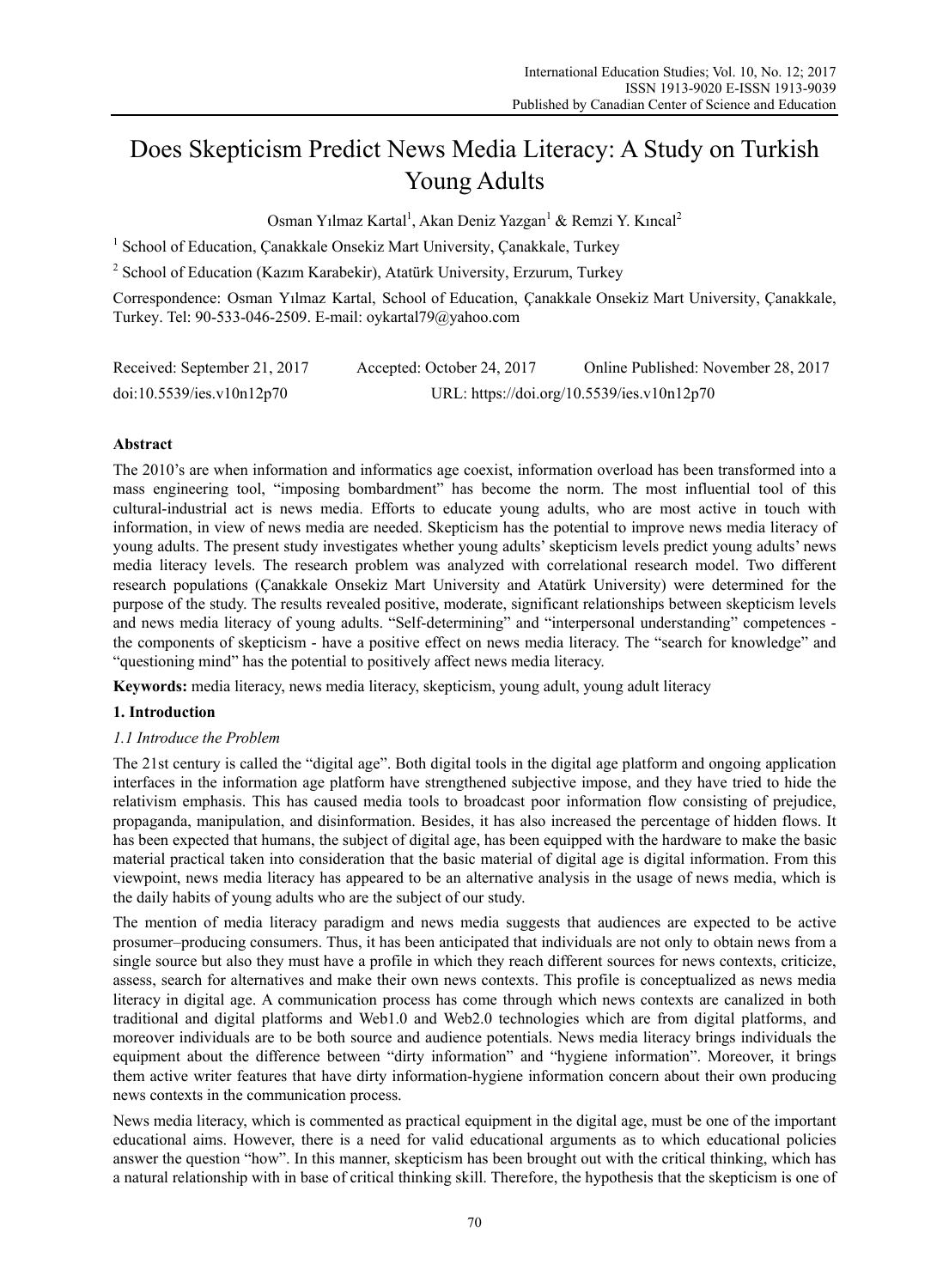the main elements for news media literacy has come into being. Therefore, it should be researched whether there is an effect of skepticism levels of young adults upon their news media literacy levels in the study.

## *1.2 Conceptual Frame of Study*

Skepticism is considered to be subjective and to be caused by lack of belief or trust, and it leads to doubt, questioning, or rejection of a claim, which may be referred to as resistance to persuasion (Giarlo, 2006). A skeptic refuses to accept without evidence, without suspect, and without a critique of offered information (Urbonienė, Endrawes, & Matawie, 2013). When skeptics are dissatisfied with the information presented to them, they seek out additional information to confirm or disconfirm the claims in the message (Hutchens, Hmielowski, Pinkleton & Beam, 2016). It has a broad nature which borrows from academic literature in accounting, psychology, philosophy, management, organizational behavior, and several others (Sikkema, 2014). As indicated in studies conducted in different fields, skepticism is multi-dimensional (Giarlo, 2006; Hurtt, 2010).

Mohr, Eroglu, and Ellen (1998) state that skepticism is one of two constructs to explain individuals' reactions to communicational efforts, and the second is cynicism. They also express that cynicism is referred to as an enduring and deep belief, whereas skepticism tends to vary according to situations and therefore it is not so long lasting as cynicism. Cappella and Jamieson (1997) define cynicism as inconfidence and disbelief in the political construct, state officers, and other associated institutions, e.g. the media. The related literature and everyday language contain countless references to "healthy" and "unhealthy" skepticism (Giarlo, 2006). Albaugh (1997) defines skepticism as a position that knowledge is limited and is donated by a questioning attitude. Also according to her, unhealthy skepticism is really fear and the inability to allow for new ideas. Pinkleton, Austin, Zhou, Willoughby, and Reiser (2012) discuss skepticism as a potential and unharmful substitute to cynicism because it adopts a critical but flexible attitude toward news and information. They find skepticism contributes to decreased apathy and increased efficacy (Hutchens et al, 2016). Researchers also claim that skepticism can make valuable contributions to the improvement of information drilling skills (Pinkleton et al., 2012). Moreover, the complex and non-routine nature of problem solving and skepticism and their requirement for cognitive complexity drive scholars to infer that they are interrelated (Urbonienė, Endrawes, & Matawie, 2013).

Hurtt (2010) refines the trait concept by developing a multidimensional psychological scale which measures trait professional skepticism which is comprised of six relatively stable, enduring characteristics of an individual (e.g., questioning mind, suspension of judgment, search for knowledge, interpersonal understanding, autonomy/self-determining and self-esteem/self-confidence). In their totality these six dimensions suggest a balance between keeping an open mind and actively questioning until the skeptic is satisfied with enough evidence to arrive at a conclusion. The Hurtt (2010) skepticism scale was also developed using broad psychological measures not limited to a specific knowledge domain. This allows the scale to be used in a flexible manner across disciplines, a contention supported by Hurtt herself when she acknowledges that the scale was intentionally designed to be used on a business, not just accounting, subject pool (Sikkema, 2014; Holley, 2016).

Over the last decades, audience has been increasingly offered more options to get access to information related to current affairs (Edgerly, 2015; Hoffman, 2016; Mihailidis, 2014; Tsfati & Peri, 2006). Thanks to globalization and segmented media, people can benefit from various news sources to retrieve political information apart from the ones provided by sector-dominating channels (Tsfati & Peri, 2006). McWhorter (2016) underlines, the proliferation of internet and digital media have drastically altered the media environment during the past 25 years. According to her, the proliferation of digital media has created a democratization effect where blogs, social media, and wikis give anyone access to information instantly. Media—especially digital platforms—are central to identity formation, social relationships, and life outside school (Valenzuela, Bachmann & Aguilar, 2016) and are more pervasive now than ever before. Scholars note that young adults (age 18-25) spend a majority of their waking hours with technology (Vaterlaus, Patten, Roche, & Young, 2015). A recent American Press Institute survey found that the vast majority of people between the ages of 18 and 34 get their news from social media (American Press Institute, 2015).

Journalism performs three basic tasks in a democratic setting, namely observing and informing the public, being an independent actor by participating in the public life, and presenting people with the needed media to share their opinions. People must regard media as an independent and competent actor for it to be able to fulfill these tasks (Hoffman, 2016). An ideal world requires a strong, properly operating democracy built on informed, well-educated, and proactive citizens. News media plays a crucial part in providing information for citizens about the leaders' plans, resolutions, probable steps and consequences associated with these parameters (Hutchens et al, 2016). In addition, contemporary scholars have found that news consumption has a positive effect on civic awareness, openness to civic discussion and civic participation (McWhorter, 2016). Buckingham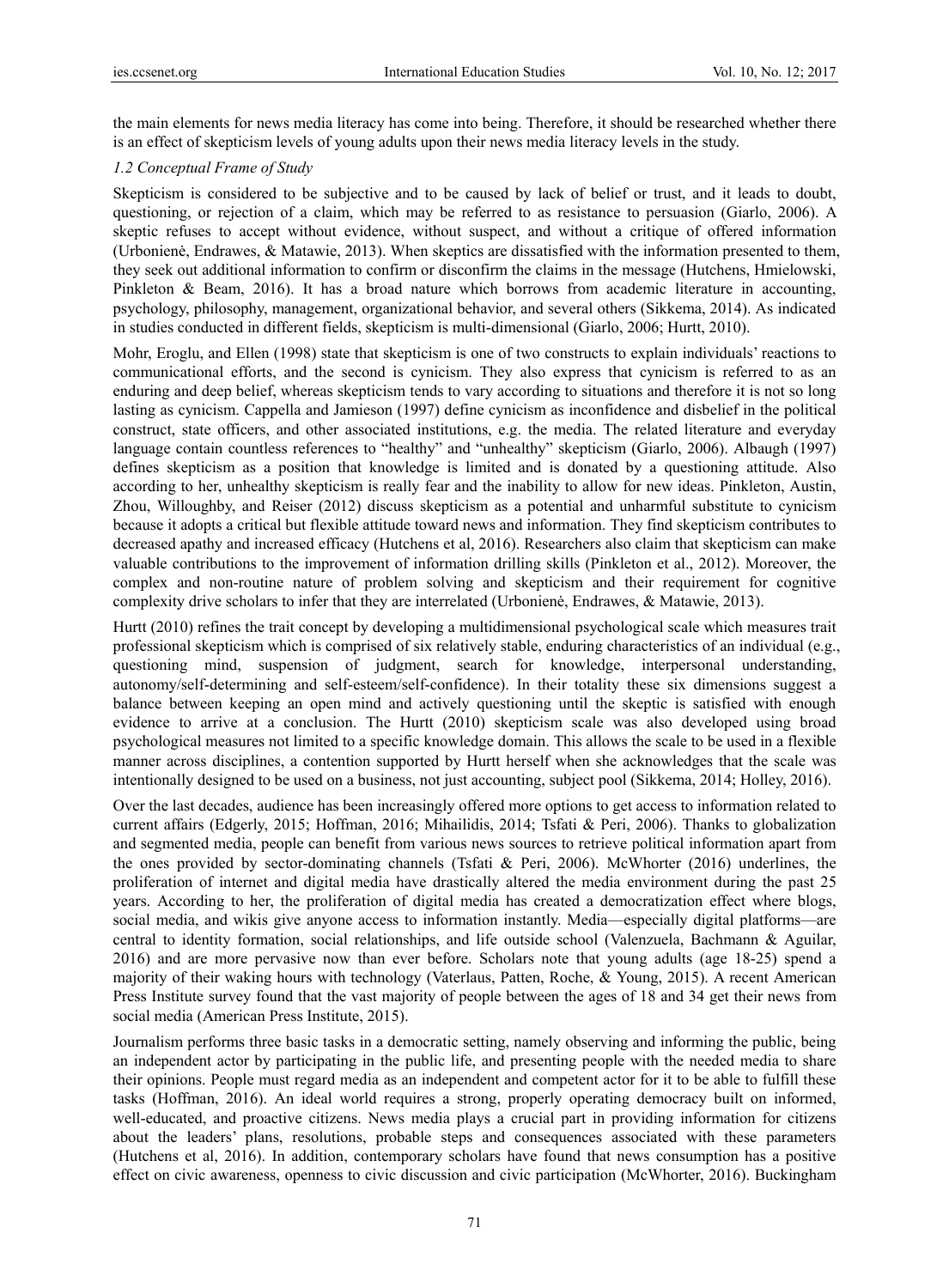(2000) revealed a strong correlation between consumption of news about public affairs and the political socialization process, and thinks that there is an increasing understanding about the capacity of youngsters, as citizens, to make conscious decisions or to actively participate in political processes.

The continuing decline of legacy media, especially print newspapers, coupled with the proliferation of entertainment media, has raised concerns over the future of news audiences and the expectation of an informed citizenry (Valenzuela et al., 2016). With the heavy influence of advertising, corporate agendas, and entertainment in traditional news, along with the inaccurate information often found in online news sources, navigating media messages can be difficult. The past decade has witnessed the mingling and blurring of the lines among news, opinions, entertainment, propaganda and other types of media content (Kovach & Rosenstiel, 2011). As Reaves, Hitchon, Park and Yun (2004) cited; in the digital age, manipulation of images is becoming the norm, leaving audiences the responsibility of separating fact from fiction. Educators argue that many adults, especially young adults, lack media literacy skills- the ability to analyze media messages. However, empirical tests on media literacy are sparse, especially in the area of news (McWhorter, 2016).

As media literacy has grown more prominent, academics of media literacy, be they research or teaching people, have made efforts to define "being media literate", and moreover to find a common ground to characterize the related concepts, e.g. information literacy, digital literacy, critical literacy, and news literacy (Hobbs, 2008). Definitions of media literacy emphasize building skills to become more mindful media consumers capable of navigating complex media landscapes (Livingstone, 2004). As Maksl, Craft, Ashley, and Miller (2016) cited; media, information, digital, and civic literacy all share conceptual terrain with news literacy. News has a unique role in democratic societies as it is expected to inform citizens to enable them to make sound democratic decisions. Therefore, it is important to interrogate news and its societal implications (Vraga, Tully, Kotcher, Smithson, & Broeckelman-Post 2015). The idea that news content has a crucial role in democracy underlies the need for a special news-oriented category in media literacy, and thus news procurers need to assume significant responsibilities to inform citizens relying on democracy (Christians, Glasser, McQuail, Nordenstreng, & White, 2009). News greatly facilitates the functioning of democracy, and therefore such audience activities as news consumption, civic engagement, democratic participation, and active citizenship are possibly promoted by news media literacy (Ashley, Maksl, & Craft, 2013). Also prior research suggests that; different family, social, and psychological variables influence the behavior of media audiences, making them more or less inclined to consume news and follow the journalistic content that news media provide (Valenzuela et al., 2016).

"What does news literacy refer to?" has become so intriguing a question that it has been posed and answered in several ways, and has been the subject of study for many people including but not limited to scholars, teachers, journalists. Individuals suffer from difficulty differentiating reliable information from misinformation, which causes concerns over the credibility of news and jeopardizes people's ability to be active participants in democratic life (Maksl et al., 2016). News media literary relies on some critical variables, such as how to choose between information sources, how to evaluate different candidates, how to vote and how to be a proactive member of civil society (McWhorter, 2016). As Hoffman (2016) cited, news media literacy derives from media literacy, but with a special emphasis on the roles of the informed, savvy citizen and the journalist to safeguard democratic institutions. Maksl, Ashley and Craft (2015) suggest that news media literacy comes to incorporate how and why people interact with news media, what kind of a sense they derive from the offered information, and how their own news consumption affects them. Also as Flemming (2014, p. 156) noted that, "*It would be a generation of news consumers who would learn how to distinguish for themselves between news and propaganda, verification and mere assertion, evidence and inference, bias and fairness, and between media bias and audience bias*".

## *1.3 Purpose of Research*

The purpose of research is to investigate whether skepticism predicts news media literacy. The following sub-purposes are investigated in this framework.

- Is there any significant relationship between news media literacy and skepticism levels of young adults?
- Do young adults' skepticism levels predict young adults' news media literacy levels?

## **2. Method**

## *2.1 Research Design*

The study is a quantitative research and modeled as correlational research. According to Weathington, Cunningham, and Pittenger (2010, p. 299) "correlational research allows to study the relationship between two or more variables. Researchers can use the correlation to make predictions about one variable (dependent) using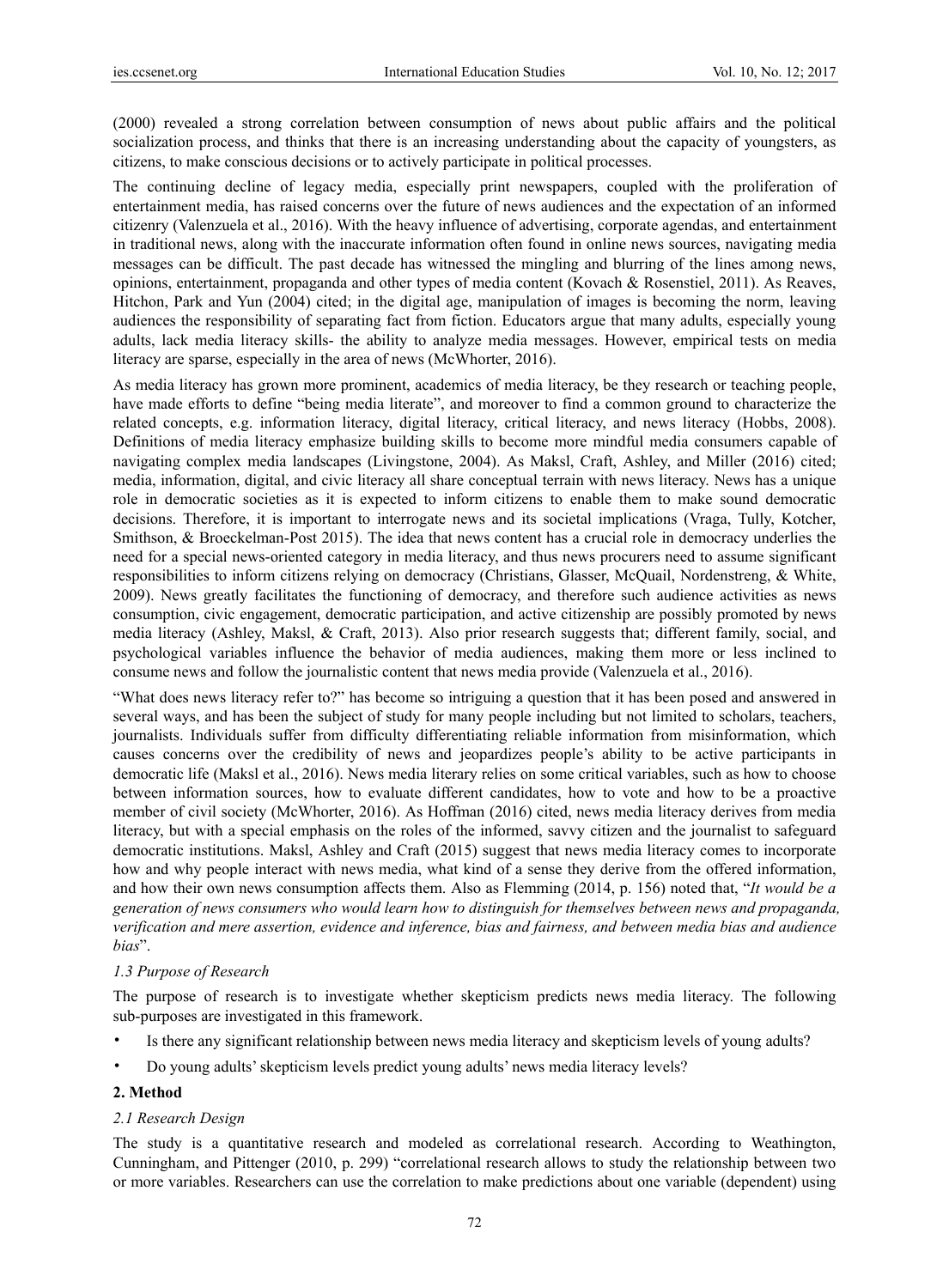another variable (independent)". And also, according to Gravetter and Forzano (2012, pp. 351-352) "one important use of correlational research is to establish a relationship between variables that can be used for purposes of prediction. Within a correlational study, the two variables being examined are essentially equivalent. Nonetheless, correlational studies often identify one variable as the predictor variable and the second variable as the criterion variable". In this correlational study, researchers firstly investigate correlation between variables and then if there is a significant relationship between variables researchers continue to investigate for prediction. Researchers use the young adults' skepticism scores to predict news media literacy levels. In this situation, "young adults' skepticism scores" are the predictor variable and "young adults' news media literacy scores" are the criterion variable.

#### *2.2 Population and Sample*

Two research populations were identified for the purpose of the study. The first one is young adults studying at Çanakkale Onsekiz Mart University in Çanakkale province. The other is the undergraduate young adults at Atatürk University in Erzurum province. Both populations differ in terms of sociocultural background, socioeconomic background and political view. Convenience sampling was employed to create the sampling.

The formula "N>50+8m" is used in correlational research (especially in multiple regression analyses) in order to determine the sampling size (Tabachnick & Fidell, 2007). In this formula, "N" refers to the number of participants, "m" to the number of independent variables, and "50" to constant participants. The level of skepticism is designated as the independent variable and comprises 6 sub-dimensions. Therefore, the number of participants for both populations should amount to more than 98 participants. As 255 and 355 young adults from Çanakkale Onsekiz Mart University (ÇOMU) and Atatürk University, respectively, were included in the present study, the number of participants was considered adequate.

The analysis of the participants revealed that the number of female participants (65.1% from ÇOMU and 67.6 from Atatürk University) was higher than that of males (34.9% from ÇOMU and 32.4% from Atatürk University). It was observed that the participants were between 18 and 30 years old and found out that mean ages of the participants from ÇOMU and Atatürk University were 21.35 and 20.66 years, respectively.

The analysis of the frequency related to following news media showed that the number of participants saying "everyday" was higher in both sampling groups (48.2% for ÇOMU; 43.7% for Atatürk University), which is followed by "every 2 or 3 days" (36.5% for ÇOMU; 42.3% for Atatürk University) and "once a week" (15.3% for ÇOMU; 14.1% for Atatürk University). The participants follow news media mostly on television, online newspapers and social media.

## *2.3 Data Collection Tool and Analysis*

The levels of participants' news media and skepticism literacy have been determined with the questionnaire technique. The Skepticism Scale of Hurtt (2010) was used to measure the participants' skepticism levels. The "News Media Literacy Scale", developed by Ashley, Maksl and Craft (2013), Rosenbaum's (2007) "Media Literacy Assessment Tool", and Kıncal and Kartal's (2009) media literacy synthesis were deployed to measure the participants' levels of news media literacy. Both measuring tools have been translated into Turkish by achieving linguistic validity. Content validity was achieved based on the views of 2 academic specialists in Education Programs and Teaching and 3 academicians specialized in Media Literacy. The Skepticism Scale consists of 30 items and 6 sub-dimensions (Hurtt, 2010): self-determining, self-confidence, suspension of judgment, search for knowledge, interpersonal understanding, and questioning mind.

The News Media Literacy Scale comprises 44 items and 9 sub-domains (Ashley, 2013; Kıncal & Kartal, 2009; McWorter, 2016; Potter, 2013): locus of control, motivations for news consumption, doubt on news media, questioning news, representation of reality, subjective presentation of news, subjective interpretation of messages, awareness of news message production, create news media.

Rating Scale was used in both scales and the replies were obtained based on evenly spaced 6 rates ranging from "strongly disagree" to "strongly agree".

The internal consistency coefficient (Cronbach's Alpha) was measured to investigate the reliability of scales intended for both samplings. The Cronbach's alpha coefficient of the Skepticism Scale was calculated to be .876 for ÇOMU sampling and .887 for Atatürk University. The Cronbach's alpha coefficient of the News Media Literacy Scale was .782 and .789 for ÇOMU and Atatürk University, respectively. The Cronbach's alpha coefficients of both scales were interpreted to be reliable for each sampling group.

The obtained data were analyzed with SPSS 21.0 software program. The analyses of skewness and kurtosis values along with histogram analysis showed that the data were normally distributed. The Pearson correlation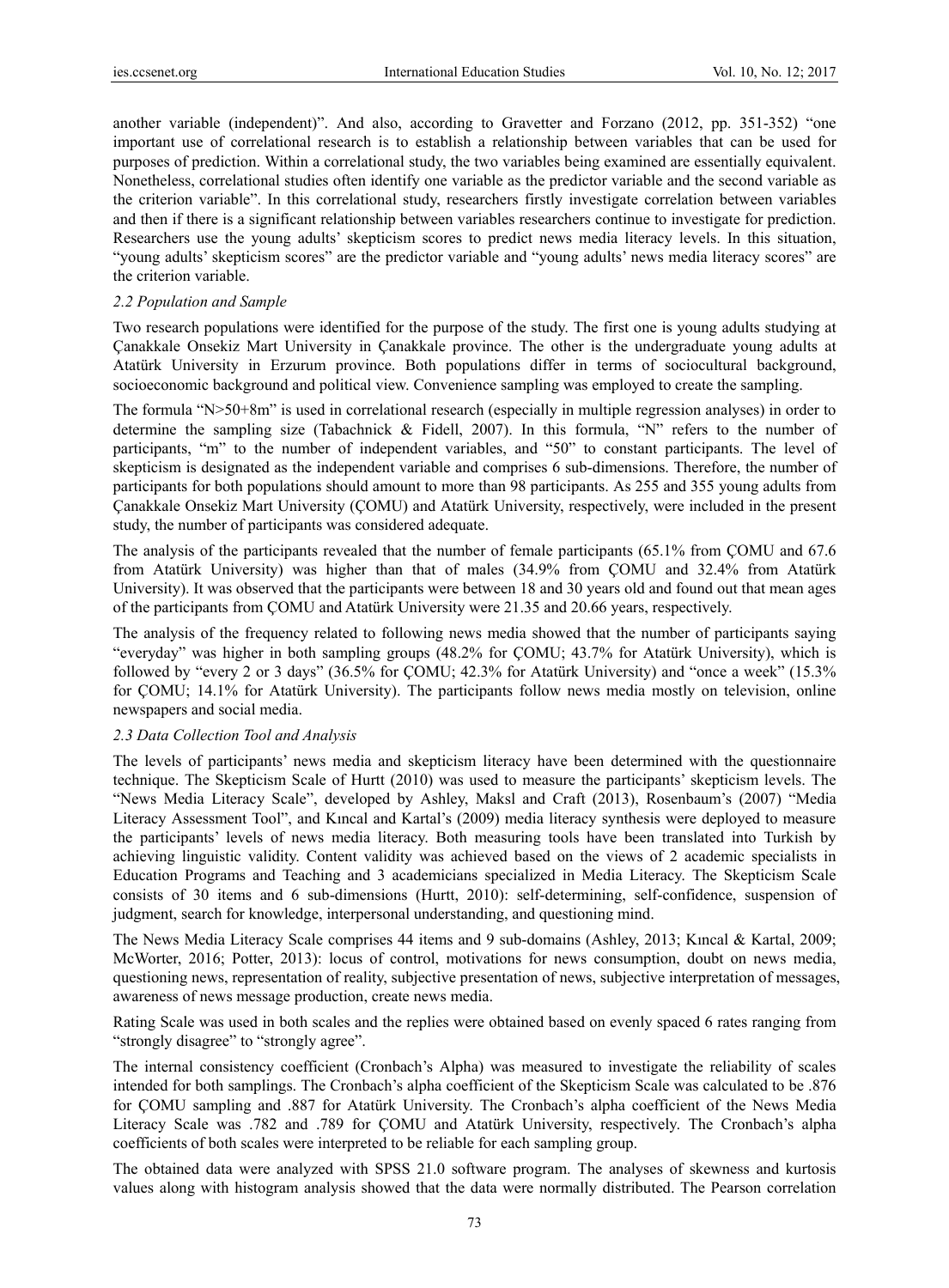analysis was employed for correlational analysis. The statistical process for using one variable to predict another is called regression (Gravetter and Forzano, 2012, p. 352). So, multiple regression analysis was conducted to investigate the independent (criterion) variable's capability to predict dependent (predictor) variable.

## **3. Results**

*3.1 Relationship between Skepticism and News Media Literacy*

Table 1. Relationship between news media literacy levels and skepticism levels of young adults

| COMU             |                     | News media literacy level |  |  |  |
|------------------|---------------------|---------------------------|--|--|--|
|                  | Pearson Correlation | $,454$ **                 |  |  |  |
| Skepticism level | $Sig. (2-tailed)$   | .000                      |  |  |  |
|                  | N                   | 255                       |  |  |  |
| Atatürk U.       |                     | News media literacy level |  |  |  |
|                  | Pearson Correlation | $.532**$                  |  |  |  |
| Skepticism level | $Sig. (2-tailed)$   | 000.                      |  |  |  |
|                  | N                   | 355                       |  |  |  |

The interpretation of Table 1 shows that there is a positive moderate significant relationship between skepticism levels and news media literacy levels of the young adults of both research populations ( $r=454$  p<.05 for COMU;  $r=0.532$  p<.05 for Atatürk University). It was concluded that as the skepticism levels of young adults of Çanakkale Onsekiz Mart University and Atatürk University got higher, so did their news media literacy levels.

*3.2 Skepticism's Capability to Predict News Media Literacy* 

Table 2. Multiple regression (Enter) analysis results concerning the prediction of news media literacy levels of young adults according to their skepticism levels

| News Media Literacy    |                                |          |                   |                         |             |          |                        |                         |                                                                                          |  |
|------------------------|--------------------------------|----------|-------------------|-------------------------|-------------|----------|------------------------|-------------------------|------------------------------------------------------------------------------------------|--|
| Research<br>Population | Predictor Variable             | $\bf{B}$ | Standard<br>Error | B                       | $\mathbf t$ | p        | Binary<br>$\mathbf{r}$ | Partial<br>$\mathbb{R}$ |                                                                                          |  |
| <b>COMU</b>            | Constant                       | 2,475    | .208              |                         | 11,901      | 000,     |                        |                         | Multiple $R = 0.499$<br>$R^2 = 0.249$<br>Adjusted $R^2 = 0.230$<br>$F = 13,670 P < 0.05$ |  |
|                        | Self-Determining               | ,168     | ,038              | ,295                    | 4,365       | $,000*$  | ,427                   | ,267                    |                                                                                          |  |
|                        | Self-Confidence                | ,004     | ,023              | ,010                    | ,166        | ,869     | ,166                   | ,011                    |                                                                                          |  |
|                        | Suspension of<br>Judgment      | ,030     | ,036              | ,056                    | ,843        | ,400     | ,292                   | ,053                    |                                                                                          |  |
|                        | Search for Knowledge           | ,071     | ,040              | ,125                    | 1,786       | ,075     | ,350                   | ,113                    |                                                                                          |  |
|                        | Interpersonal<br>Understanding | ,090     | ,036              | ,159                    | 2,519       | $,012*$  | ,326                   | ,158                    |                                                                                          |  |
|                        | Questioning Mind               | ,014     | ,034              | ,028                    | ,401        | ,689     | ,320                   | ,025                    |                                                                                          |  |
| Atatürk U.             | Constant                       | 2,214    | ,150              |                         | 14,796      | 000,     |                        |                         | Multiple $R = 0.564$<br>$R^2 = 0.318$<br>Adjusted $R^2 = 0.306$<br>$F = 27,024 P < 0.05$ |  |
|                        | Self-Determining               | ,152     | ,027              | ,283                    | 5,728       | $000*$   | ,441                   | ,294                    |                                                                                          |  |
|                        | Self-Confidence                | ,035     | ,024              | ,077                    | 1,454       | ,147     | ,341                   | ,078                    |                                                                                          |  |
|                        | Suspension of<br>Judgment      | $-.007$  | ,031              | $-0.01$<br>$\mathbf{3}$ | $-230$      | ,818     | ,304                   | $-0.012$                |                                                                                          |  |
|                        | Search for Knowledge           | ,069     | ,031              | ,142                    | 2,241       | $0.026*$ | ,417                   | ,119                    |                                                                                          |  |
|                        | Interpersonal<br>Understanding | ,094     | ,027              | ,175                    | 3,461       | $,001*$  | ,366                   | ,182                    |                                                                                          |  |
|                        | Questioning Mind               | .055     | ,027              | ,119                    | 2,040       | $0.42*$  | .396                   | ,109                    |                                                                                          |  |

 $*p<0.05$ .

In consideration of the sampling group from Çanakkale Onsekiz Mart University, the developed skepticism model is significant in explaining the news media literacy levels of young adults  $[R^2=$  249; Adjusted  $R^2=$  .230;  $F=13.670 \text{ p} < 0.05$ ].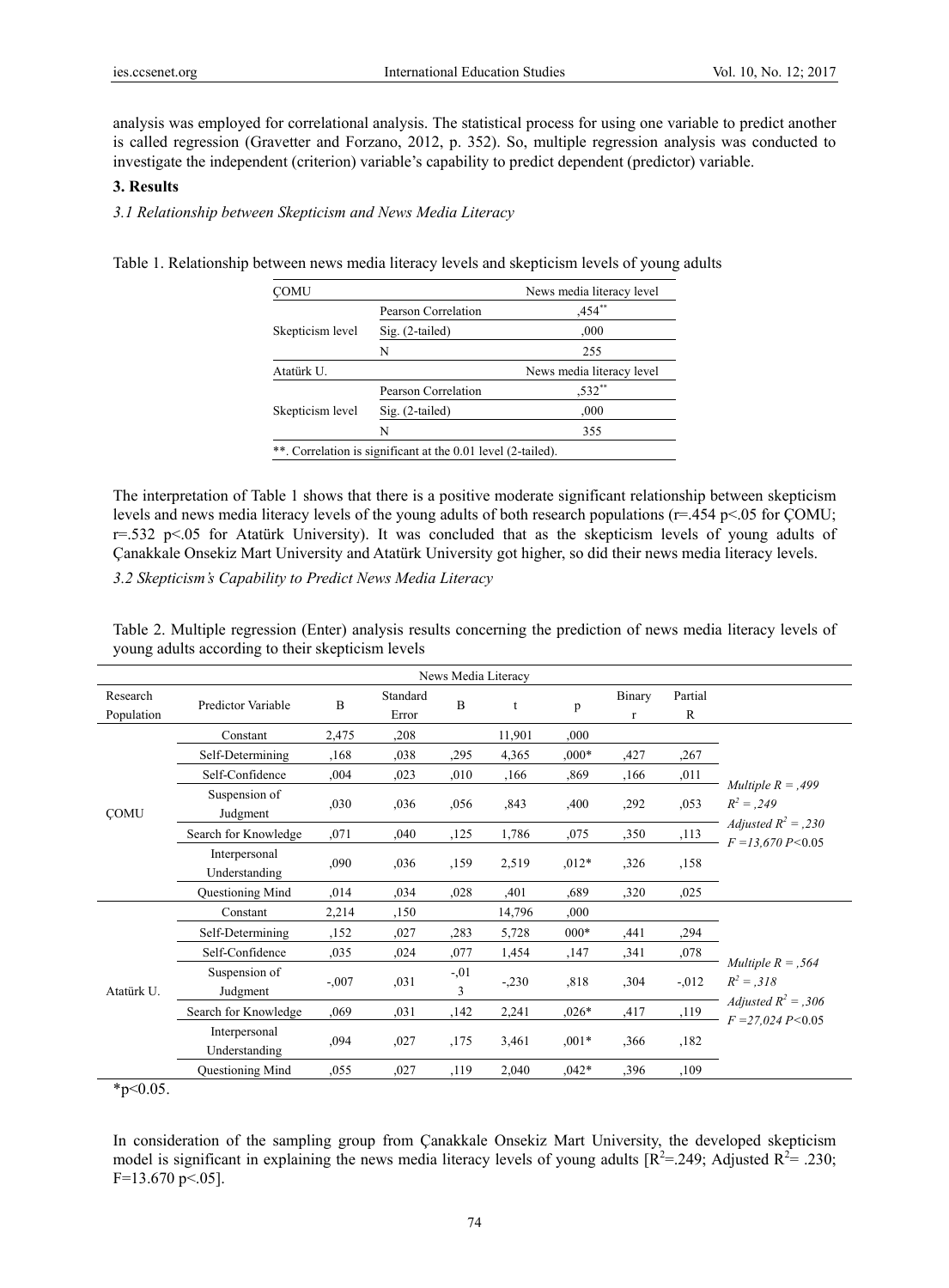It was realized that the level of self-determining level  $(\beta = .295, p < .05)$  and interpersonal understanding sub-domains ( $\beta$ =.159, p<.05) could significantly predict news media literacy levels of young adults. The standardized regression coefficients (β) signify that self-determining level and interpersonal understanding level of young adults (the former higher than the latter) positively affect and increase news media literacy level. A positive weak significant relationship was observed between news media literacy level and the self-determining and interpersonal understanding sub-domains. Partial correlation results described by checking the other predictors yielded a positive relationship with self-determining level (Partial  $R = 0.267$ ), which is higher than the relationship with the others, and a positive relationship with interpersonal understanding level (Partial  $R = .158$ ).

In consideration of the sampling group from Atatürk University, the developed skepticism model is significant in explaining the news media literacy levels of young adults  $[R^2 = .318]$ ; Adjusted  $R^2 = .306$ ; F=27.024 p<.05].

It was observed that self-determining level ( $\beta$ =.283, p<.05), interpersonal understanding level ( $\beta$ =.175, p<.05), search for knowledge level (β=.142, p<.05) and questioning mind level (β=.119, p<.05) could significantly predict news media literacy levels of young adults. According to the standardized regression coefficients (β), self-determining levels of young adults had the highest effect level, which was followed by interpersonal understanding level, search for knowledge level, questioning mind level. These variables positively affected and increased the level of news media literacy. A positive weak significant relationship was observed between the level of news media literacy and the levels of self-determining, interpersonal understanding, search for knowledge, and questioning mind. According to the partial correlation results described by checking the other predictors, there is a positive relationship with self-determining level (Partial  $R = .294$ ), which is higher than the relationship with the others, with interpersonal understanding level (Partial  $R = .119$ ), search for knowledge level (Partial R= .119) and questioning mind level (Partial R= .109).

## **4. Discussion**

The results revealed positive, moderate, significant relationships between skepticism levels and news media literacy levels of young adults. In both sampling groups, as the skepticism levels of young adults increased so did the news media literacy levels. This finding substantiates the hypothesis that skepticism can be an effective tool to increase the level of news media literacy.

The speed of information dissemination and its increasing availability have made consumers more inquisitive and skeptical about the information transmitted through a media (Spikes & Haque, 2014). Due to the embodiment of such a consumer profile, media has had to produce policies and methods to maintain its power and hegemony. Media companies market interests and needs they themselves defined rather than the ones appealing to the related audience, e.g. by means of advertisements. Thus, audience must adopt a skeptical attitude towards advertisements (Rogow, 2011). The information offer policies and methods that media companies produce for advertisements go true for news media as well. Hence, receivers will need basic requirements to be able to be aware of the artificial reality. The most important of these is access to an information source. In relation to information accessibility, internet allows for checking news content from assorted sources. However, if individuals are not suspicious, this process will not work. On the other hand, ones who want to avail of this opportunity are expected to hold research skills, contextual knowledge and a little bit of skepticism (Poundstone, 2016, p. 228). Skepticism plays a key role in preventing individuals from being defenseless against media. Media literacy, a 21st century skill, which is globally accepted by education scholars and whose validity has been proven in scientific studies, foregrounds skepticism. There is a great deal of research suggesting that media literacy supports, necessitates, and promotes skepticism (Austin, Chen, & Grube, 2006; Austin, Muldrow, & Austin, 2016; Castellanos, 2007; Edgar, 2009; Irving & Berel, 2001; Kealy, 2004; Kleebpung, 2010; Moody, 2009; Parsemain, 2016; Potter, 2004; Thoman & Jolls, 2004). Media literacy's approach and capacity to authorize receiver can only be realized by inculcating skepticism in individuals (O'Neill & Barnes, 2008). Thus, the operationalization of skepticism for news media literacy is considered necessary in terms of rational thinking and the scientific outputs of the present study produced substantiating results. Moreover, there are studies emphasizing that a functional level of skepticism about news media is crucial (Hughes, Spicer, & Lancaster, 2011; Kajimoto, 2016; Morris & Forgette, 2007; Tsfati & Peri, 2006; Zeng, 2014).

After revealing the relationship between skepticism and news media literacy, this study puts forward the results concerning skepticism's sub-domains' capability to predict news media literacy. The analysis of the sub-domains of skepticism, which has the potential to predict the level of news media literacy, shows that some sub-domains affect news media literacy level and some do not. The evaluation of the findings from the ÇOMU sampling group suggests that self-determining and interpersonal understanding of young adults are critical determiners of and exert a positive effect on news media literacy level. The other sub-domains of skepticism cannot affect news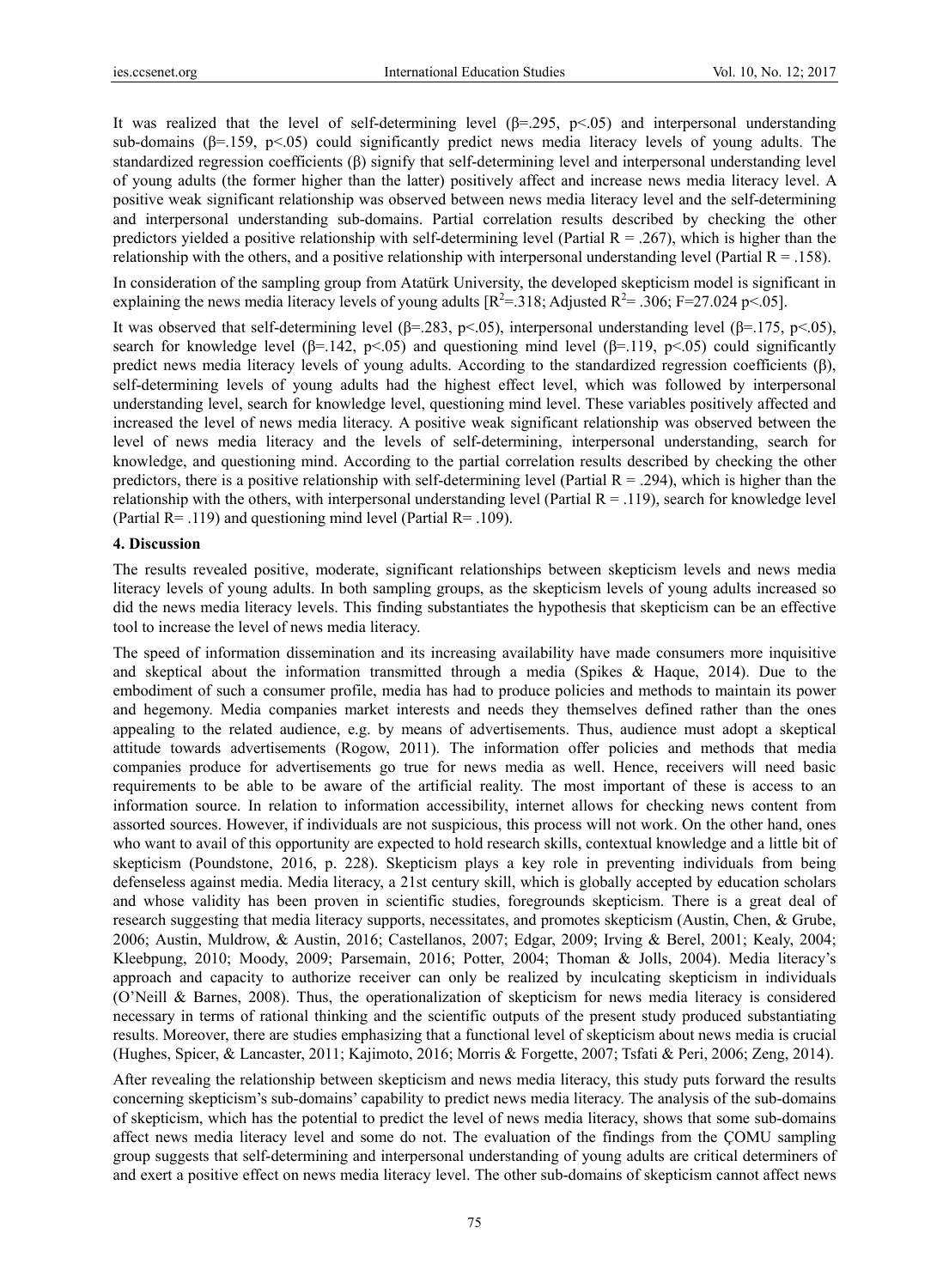media literacy. Similarly, the findings from the Atatürk University sampling group indicate that self-determining, interpersonal understanding, search for knowledge and questioning mind levels of young adults are critical determiners of and exert a positive effect on news media literacy level. The other sub-domains of skepticism cannot affect news media literacy.

In the light of the aforementioned explanation, analysis of the results obtained from both sampling groups show that the sub-domains self-determining and interpersonal understanding positively affect news media literacy, while the variables self-confidence and suspension of judgment have no effect. Search for knowledge and questioning mind produced effect on news media only in a single sampling group, but it did not in the other.

The self-determining level of young adults, in other words the behavior of deciding whether to accept or refuse given information based on their subjective evaluations independent of the manipulations of external factors (e.g. authorities, friends, media, culture) (in other words, taking epistemic risks), promotes the behavior of following news media from a more critical and inquisitive viewpoint and of looking for an alternative news media. Besides, the level of interpersonal understanding, i.e. efforts to understand the other individuals' behaviors and to evaluate and question the factors causing their behaviors, changes their perspective to news media and helps them acquire news media competence. Moreover, young adults' searching for alternative information, unsatisfaction by a single source, constant high level of motivation to learn (search for knowledge), and questioning the validity and accuracy of a piece of information (questioning mind) allow them to be prepared against news media.

Consequently, news media literacy is one of the crucial competences young adults should have for social order to be able to operate properly and functionally. Thanks to news media literacy, young adults act autonomously in defiance of the sense of reality, which mainstream and local media channels try to create, and they take active part in the construction of reality. It helps them develop the potential to become active activists in an attempt to end cultural industry and social engineering seriously criticized by the Frankfurt School. Questioning the accuracy of reality is among the fundamental responsibilities of young adults in the face of information overload and disinformation. Individuals are expected to possess a high level of news media literacy for them to be able to fulfill this responsibility. News media literacy is among the basic literacy types that individuals should acquire in formal and informal education. However, it is not practical to boost the level of news media literacy despite the diversification and proliferation of information sources. From this viewpoint, the obtained results shed a considerable amount of light on education policies (to be) made to increase the level of news media literacy. Skepticism education should be included in the educational plans to raise the news media literacy levels of individuals. Self-determining and interpersonal understanding dimensions of skepticism in particular should be the basic competences for young adults to develop. Further, the efforts to inculcate search for knowledge and questioning mind competences should be supported for higher news media literacy.

## *4.1 Suggestions*

It is important to improve the skepticism levels of young adults to increase their levels of news media literacy. Formal and informal educational practices should be implemented to develop young adults' self-determining and interpersonal understanding competences. The present study was conducted on undergraduate young adults. Thus, it should be replicated on young adults with different intellectual backgrounds. The results should be tested with causal comparative and experimental studies.

#### *4.2 Limitations*

The present study was carried out on undergraduate young adults with a specific level of intellectual background. Different results may always be obtained from young adults with different backgrounds. Besides, individuals not following news media were excluded from the study.

## **References**

- Albaugh, P. R. (1997). *The role of skepticism in preparing teachers for the use of technology*. Paper presented at Education for Community: A Town and Gown Panel Discussion, Westerville, OH, (January 26, 1997).
- American Press Institute (2015). *How millenians get news: Inside the habits of America's first digital generation*. Retrieved April 11th, 2017, from http://www.americanpressinstitute.org/wp-content/uploads/2015/03/How-Millennials-Get-News-Media-Insight-Project-March-2015-FINAL.pdf
- Ashley, S., Maksl, A., & Craft. S. (2013). Developing a news media literacy scale. *Journalism & Mass Communication Educator, 68*(1), 7-21. https://doi.org/10.1177/1077695812469802
- Austin, E. W., Chen, M. J., & Grube, J. W. (2006). How does alcohol advertising influence underage drinking? The role of desirability, identification and skepticism. *Journal of Adolescent Health, 38*, 376-384.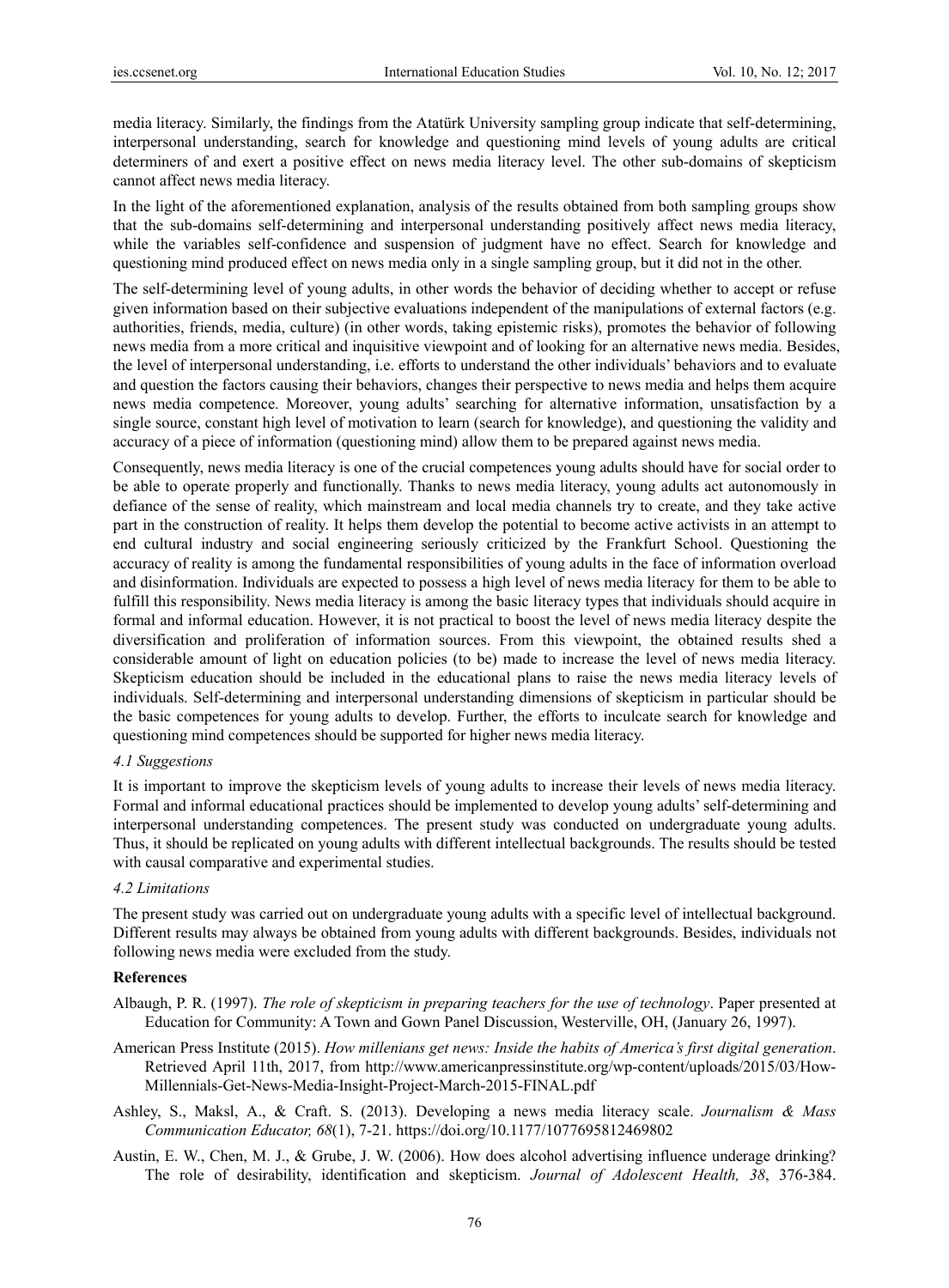https://doi.org/10.1016/j.jadohealth.2005.08.017

Austin, E. W., Muldrow, A., & Austin, B. W. (2016). Examining how media literacy and personality factors predict skepticism toward alcohol advertising. *Journal of Health Communication, 21*(5), 600-609. https://doi.org/10.1080/10810730.2016.1153761

Buckingham, D. (2000). *The making of citizens: Young people, news and politics*. London, England: Routledge.

- Cappella, J. N., & Jamieson, K. H. (1997). *Spiral of cynicism: The press and the public good*. New York, NY: Oxford University Press.
- Castellanos, L. M. (2007). Media literacy and health behaviour among children and adolescents. *WHO Technical Meeting on Building School Partnership for Health, Education Achievements and Development*. Vancouver.
- Christians, C. G., Glasser, T. L., McQuail, D., Nordenstreng, K., & White, R. A. (2009). *Normative Theories of the Media: Journalism in Democratic Societies*. Urbana: University of Illinois Press.
- Edgar, P. (2009). *Teaching media literacy should be our priority*. Retrieved September 11th, 2017, from http://www.patriciaedgaranddonedgar.com/
- Edgerly, S. (2015). Making sense and drawing lines: Young adults and the mixing of news and entertainment. *Journalism Studies, October*, 1-18. https://doi.org/10.1080/1461670X.2015.1100522
- Fleming, J. (2014). Media literacy, news literacy, or news appreciation? A case study of the news literacy program at Stony Brook University. *Journalism & Mass Communication Educator, 69*(2), 146-165. https://doi.org/10.1177/1077695813517885
- Giarlo, M. J. (2006). The role of skepticism in human-information behavior: a cognitive-affective analysis. *Library Student Journal*. Retrieved April 7th, 2016, from https://scholarsphere.psu.edu/downloads/ g732d899x
- Gravetter, F. J., & Forzano, L. B. (2012). *Research methods for the behavioral sicences* (4th ed.). Wadsworth, Cengage Learning: USA.
- Hobbs, R. (2008). Debates and Challenges Facing New Literacies in the 21st Century. In S. Livingston, & K. Drotner (Eds.), *International handbook of children, media and culture* (pp. 431-48). London: Sage. https://doi.org/10.4135/9781848608436.n26 https://doi.org/10.4135/9781848608436.n26
- Hoffman, M. E. (2016). *News media literacy and social media usage* (Unpublished doctorate thesis). University of Missouri-Columbia, US.
- Holley, S. C. (2016). *The relationship between professional skepticism and critical thinking of accounting managers: A quantitative study* (Unpublished doctorate thesis). Capella University, US.
- Hughes, C. E., Spicer, B., & Lancaster, K. (2011). Young people's perceptions of, and engagement with, news media reporting on illicit drug ıssues: An Australian study. *Current Issues in Crımınal Justıce, 23*(2), 145-161.
- Hurtt, R. K. (2010). Development of a scale to measure professional skepticism. *Auditing: A Journal of Practice & Theory, 29*(1), 149-171. https://doi.org/10.2308/aud.2010.29.1.149
- Hutchens, M. J., Hmielowski, J. D., Pinkleton, B. E., & Beam, M. A. (2016). A spiral of skepticism? The relation between citizens' involvement with campaign information to their skepticism and political knowledge. *Journalism & Mass Communication Quarterly, 93*(4), 1073-1090. https://doi.org/10.1177/1077699016654439
- Irving, L. M., & Berel, S. R. (2001). Comparison of media literacy programs to strengthen college women's resistance to media images. *Psychology of Women Quarterly, 25*, 103-111. https://doi.org/10.1111/1471-6402.00012
- Kajimoto, M. (2016). Developing news literacy curricula in the age of social media in Hong Kong, Vietnam and Myanmar. *Journalism Education, 5*(1), 136-154. http://hdl.handle.net/10722/226574
- Kealy, W. A. (2004). Media literacy. In J. L. Kincheloe, & D. Weil (Eds.), *Critical thinking and learning: An encyclopedia for parents and teachers* (pp. 287-290). Westport, Connecticut: Greenwood Press.
- Kıncal, R. Y., & Kartal, O. Y. (2009). Medya okuryazarlığı eğitimi, *Milli Eğitim Dergisi, 181*, 318-333.
- Kleebpung, N. (2010). *Advertising and media literacy: Young people and their understanding of the world of advertising in Australia and Thailand* (Unpublished doctoral dissertation). Victoria University.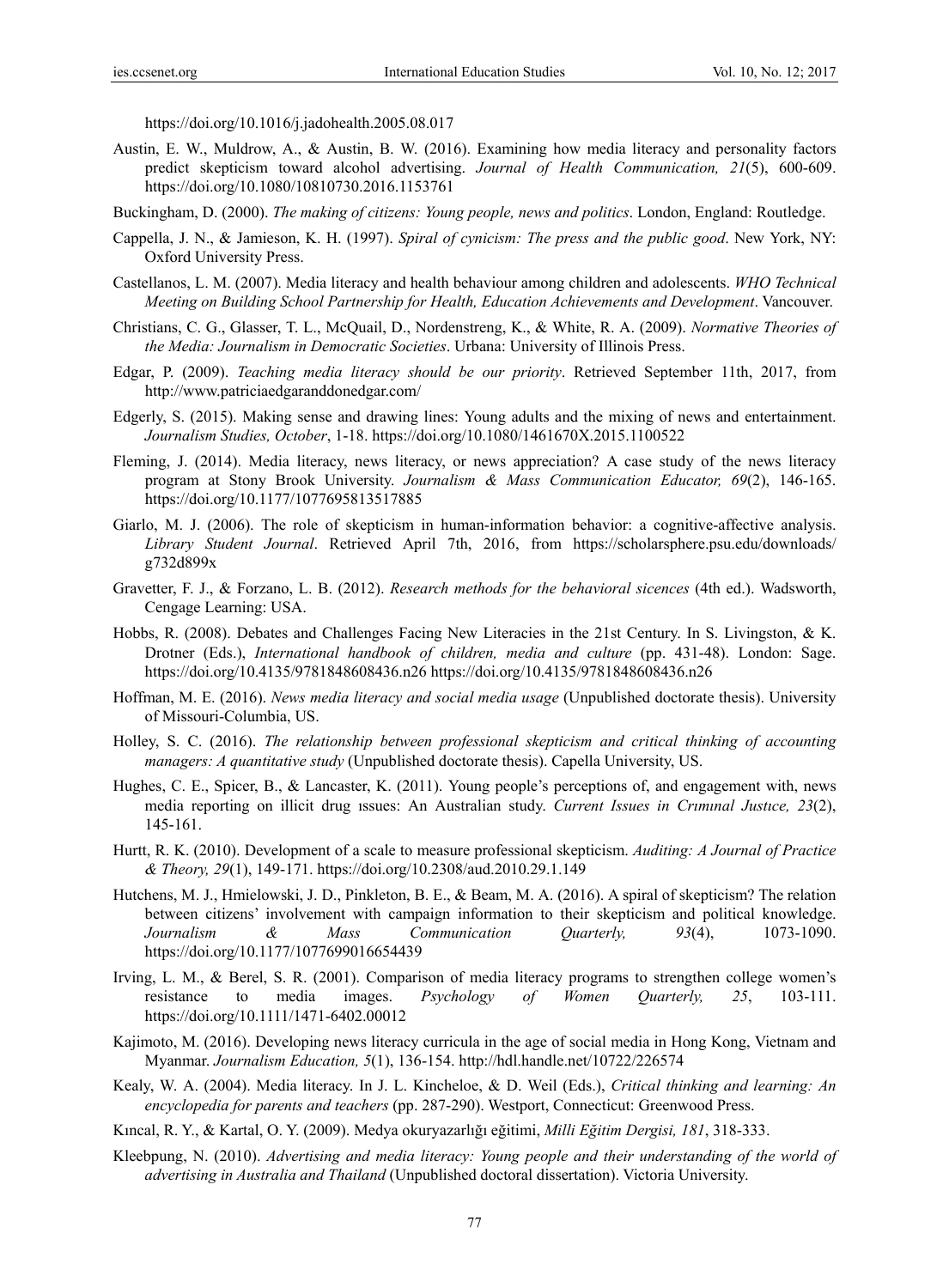- Kovach, B., & Rosenstiel, T. (2011). *Blur: How to Know What's True in the Age of Information Overload*. New York: Bloomsbury.
- Livingstone, S. (2004). Media literacy and the challenge of new information and communication technologies. *The Communication Review, 7*, 3-14. https://doi.org/10.1080/10714420490280152
- Maksl, A., Ashley, S., & Craft, S. (2015). Measuring news media literacy. *Journal of Media Literacy Education, 6*(3), 29-45. http://digitalcommons.uri.edu/jmle/vol6/iss3/3
- Maksl, A., Craft, S., Ashley, S., & Miller, D. (2016). The usefulness of a news media literacy measure in evaluating a news literacy curriculum. *Journalism & Mass Communication Educator, May*, 1-14. https://doi.org/10.1177/1077695816651970
- McWhorter, C. (2016). *News media literacy in young adults: Effects of the new media environment* (Unpublished doctorate thesis). Regent University, US.
- Mihailidis, P. (2014). The civic-social media disconnect: exploring perceptions of social media for engagement in the daily life of college students. Information, *Communication & Society, 17*(9), 1059-1071. https://doi.org/10.1080/1369118X.2013.877054
- Mohr, L. A., Eroglu, D., & Ellen. S. P. (1998). The development and testing of a measure of skepticism toward environment claims in the marketers' communications. *The Journal of Consumers Affairs, 32*(1), 30-55. https://doi.org/10.1111/j.1745-6606.1998.tb00399.x
- Moody, K. E. (2009). A constructivist approach to media literacy education: The role of the library. In: *Proceedings of the World Library and Information Congress: 75th IFLA General Conference and Assembly*, 23-28 August, Milano Convention Centre, Milan.
- Morris, J. S., & Forgette, R. (2007). News grazers, television news, political knowledge, and engagement. *The Harvard International Journal of Press/Politics, 12*(1), 91-107. https://doi.org/10.1177/1081180X06297122
- O'Neill, B., & Barnes, C. (2008). *Media literacy and the public sphere: A contextual study for public media literacy promotion in Ireland*. Centre for Social and Educational Research, Dublin Institute of Technology.
- Parsemain, A. L. (2016). Do critical viewers learn from television? *Participations Journal of Audience & Reception Studies, 13*(1), 71-93.
- Pinkleton, B. E., Austin, E. W., Zhou, Y., Willoughby, J. F., & Reiser, M. (2012). Perceptions of news media, external efficacy, and public affairs apathy in political decision making and dissaffection. *Journalism & Mass Communication Quarterly, 89*(1), 23-39. https://doi.org/10.1177/1077699011428586
- Potter, W. J. (2004). *Theory of media literacy: A cognitive approach*. Thousand Oaks: Sage. https://doi.org/10.4135/9781483328881
- Potter, W. J. (2013). *Media literacy*. Thousand Oaks: Sage Publications.
- Poundstone, W. (2016). *Head in the cloud: The power of knowledge in the age of Google*. London: Oneworld Publication.
- Reaves, S., Hitchon, J., Park, S., & Yun, G. (2004). If looks could kill: Digital manipulation of fashion models. *Journal of Mass Media Ethics, 19*(1), 56-71. https://doi.org/10.1207/s15327728jmme1901\_5
- Rogow, F. (2011). Ask, don't tell: Pedagogy for media literacy education. *Journal of Media Literacy Education, 3*(1), 16-22.
- Rosenbaum, J. E. (2007). *Measuring media literacy: Youngsters, television, and democracy* (Unpublished doctorate thesis). Nijmegen, The Netherlands.
- Sikkema, S. E. (2014). *Professional skepticism of students: A descriptive study of differences in trait skepticism and personal values* (Unpublished doctorate thesis). Anderson University, US.
- Spikes, M. A., & Haque, Y. S. (2014). A case study combining online social media and video to teach news literacy. *Journal of Educational Technology Systems, 43*(1), 99-116. https://doi.org/10.2190/ET.43.1.g
- Tabachnick, B. G., & Fidell, L. S. (2007). *Using multivariate statistics* (5th ed.). Boston: Pearson Education, Inc.
- Thoman, E. & Jolls, T. (2004). Media literacy–A national priority for a changing world. *American Behavioral Scientist, 48*, 18-29. https://doi.org/10.1177/0002764204267246
- Tsfati, Y., & Peri, Y. (2006). Mainstream media skepticism and exposure to sectorial and extranational news media: The case of Israel. *Mass Communication & Society, 9*(2), 165-187.